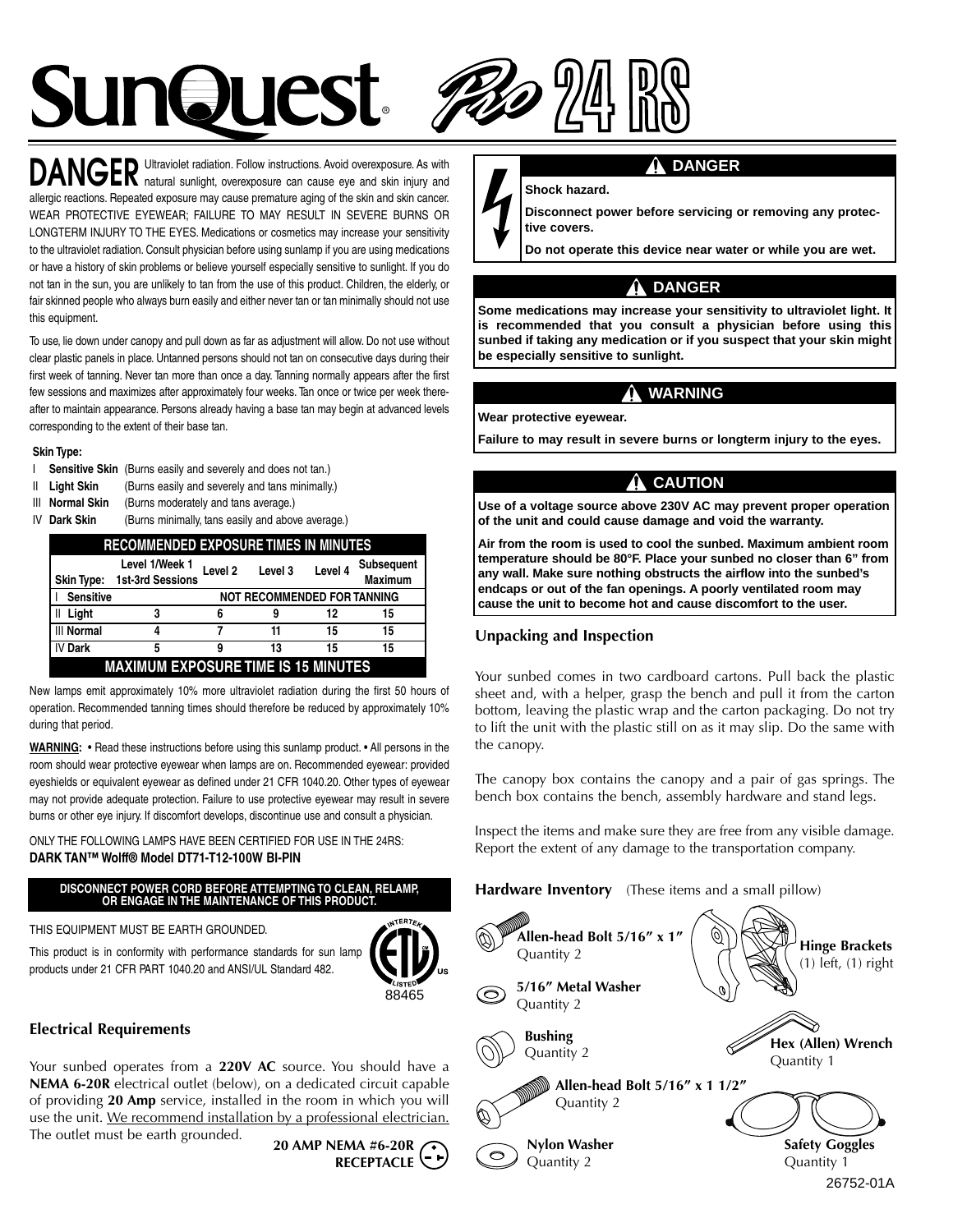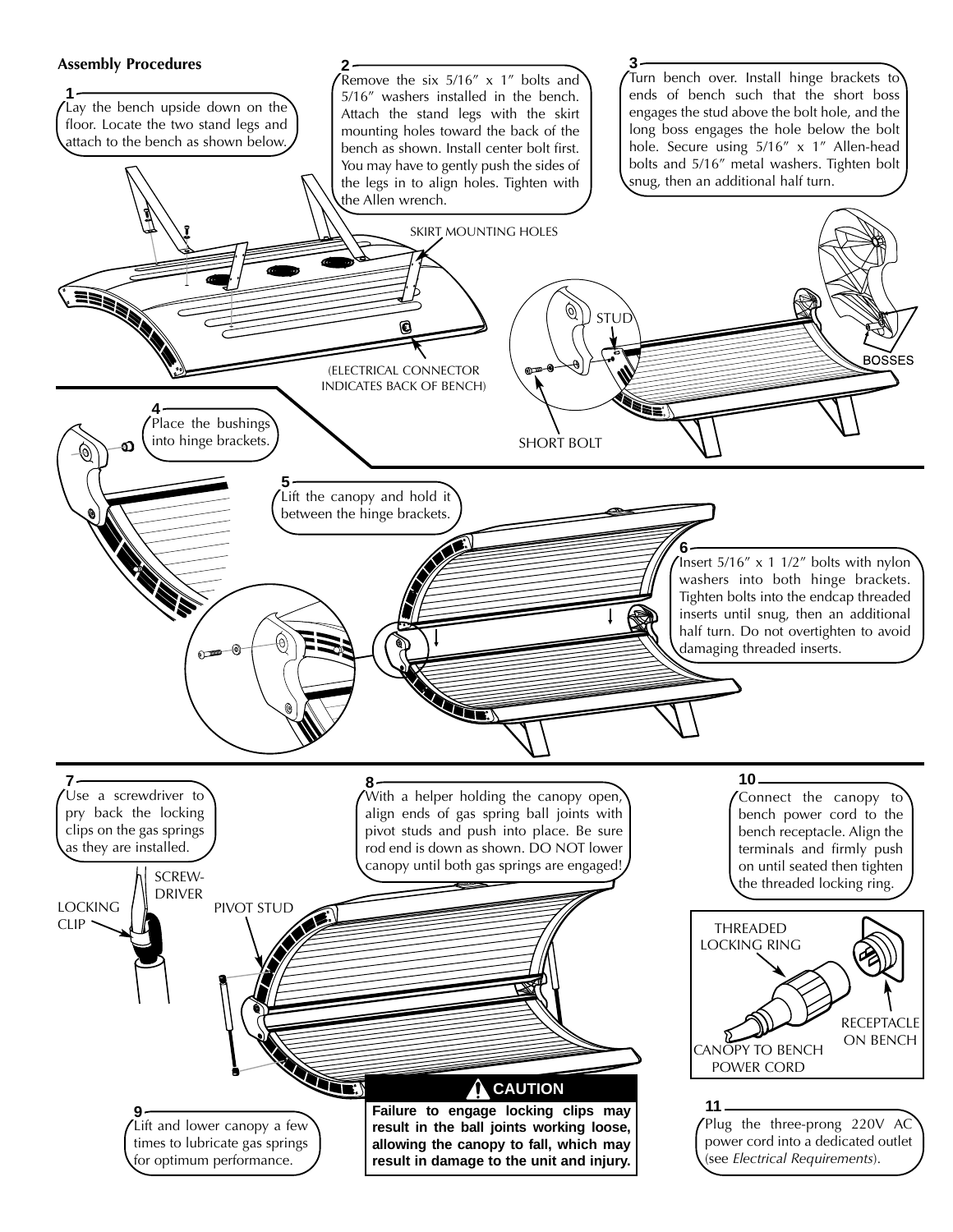#### **Using Your Sunbed**

Before using your sunbed, please note the following important precautions.

- Your skin should be free of cosmetics, tanning oils, or other body lotions prior to tanning except for those specifically made for use with tanning devices. However, do not remove natural body oils by bathing or showering immediately before tanning.
- Your hair should be free of gels, mousses, sprays, or other hair products prior to tanning. These products can cause damage to the sunbed acrylic. As an alternative, a shower cap or towel can be worn to keep treated hair away from the sunbed surfaces.

#### *Exposure Times*

Follow the guidelines for skin type and exposure times as shown in the table on reverse. Untanned persons should not tan on consecutive days during their first week of tanning. Never tan more than once a day. Tanning normally appears after the first few sessions and maximizes after approximately four weeks. Tan once or twice per week thereafter to maintain appearance. Persons already having a base tan may begin at advanced levels corresponding to the extent of their base tan.

#### *Operation*

Your sunbed is designed for individual use. Always wear the safety goggles supplied with your sunbed or another approved pair of goggles, as defined under 21 CFR 1040.20. Regular sunglasses do not provide adequate protection from ultraviolet light.

This sunbed is equipped with a control key lock, allowing you to monitor usage by children and/or others. To activate, insert the key into the lock and turn, horizontal to lock and vertical to unlock (illustration shown unlocked). You may remove the key in either position.

- **1** Set the timer to the desired number of minutes (after first determining the proper time period from the table on reverse). The lamps will turn on as soon as you turn the dial past the "0" position.
- **2** Lift the canopy, lie down on the bench (face up), and lower the canopy toward your body. For best results, position the canopy as close as possible to your body.
- **3** When the timer reaches 0, the lamps automatically turn off and cooling fans will run for approximately 5 minutes.

# **Care and Maintenance**

# *Cleaning After Use*

Clean and disinfect your tanning bed's bench and canopy after each use. Use a non-abrasive disinfectant cleaner that **does not contain ammonia or ammonia derivatives**. Ammonia may damage the acrylic shields. Spray the acrylic lightly with disinfectant and wipe dry with a clean soft cloth.

# *Thorough Periodic Cleaning*

The cooling fans draw air through the bed and will cause a dust buildup on the lamps and reflectors. When a dust buildup is observed, it is necessary to thoroughly clean the inside of the bench and canopy.

- **1** Remove the acrylic shields and lamps.
- **2** With a soft cloth, wipe the entire length of each lamp.
- **3** Clean both sides of the acrylic shields with a non-ammonia disinfectant cleaner.
- **4** Wipe the reflectors with a clean damp cloth.

# **5** Re-install the lamps and acrylic shields.

# *Mechanical Inspection*

Inspect the unit's mechanical integrity every 400-500 hours of use.

- Inspect the unit's fasteners verifying that all are firmly in place. Pay particular attention to the hinge bolts.
- Inspect gas springs for signs of wear. Replace gas springs that will not hold the canopy in the full open position when raised.
- Inspect the timer as indicated in this manual under *Timer Maintenance*.
- Inspect the AC power cord and its connections.
- Inspect acrylics. Replace if broken, cracked or badly scratched.

#### *Replacing Lamps*

To be assured of maximum tanning effectiveness, change lamps after approximately 800-1000 hours of use. Tanning will continue after this time but at a slower rate. To ensure trouble-free operation of your sunbed, replace the lamp starters whenever the lamps are replaced. We recommend using the lamps specified in the Safety Information. Use of uncertified lamps is a violation of Federal regulations and will void your warranty.

#### *Removing/Replacing Acrylic Shields*

The acrylic shields are secured in place by hinged profiles which run the length of the bed, both front and back. Simply pry up on the inside edge of the profile until it releases its latching action (see figure below). Continue to pry up the profile across its entire length until it swings back freely. Repeat for the other profile. The long edges of the acrylic shield are now exposed. Standing in front of the sunbed, grasp the long exposed edge of the acrylic and carefully slide it toward you until it is removed.

After changing the lamps, replace the acrylic shields by reversing the above directions. Close the hinged profile by pushing it back into place until it snaps tight.



# *Removing/Replacing Lamps*

- **1.** Grasp a lamp at one end and at the middle, then turn the lamp a quarter turn. The lamp may then be gently removed from its holder.
- **2.** To reinstall lamp, insert pins on the ends of the lamp into the slots on top of the lamp holder and turn the lamp a quarter turn.



LOCK